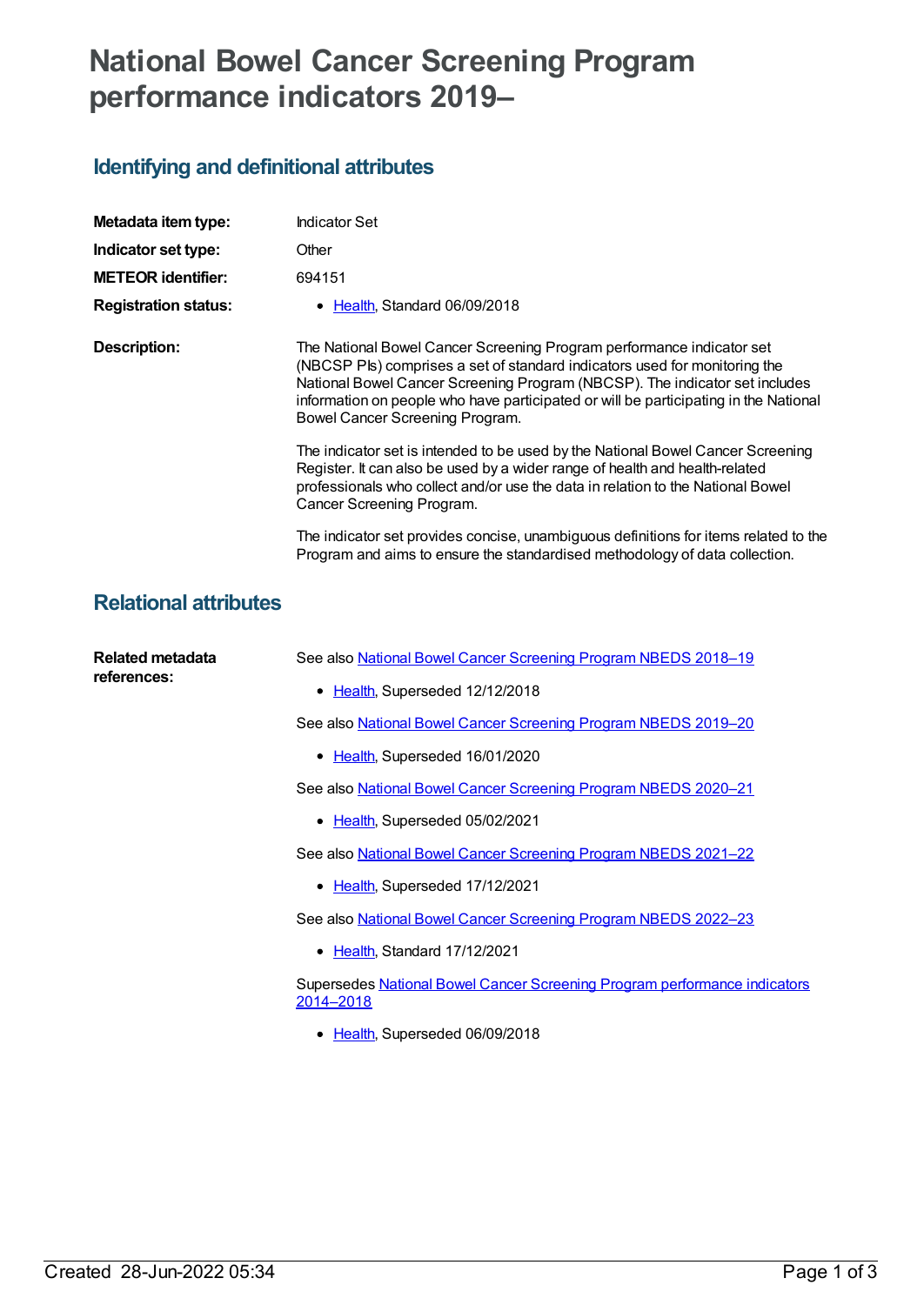**Indicators linked to this Indicator set:**

National Bowel Cancer Screening Program: PI [01-Participation](https://meteor.aihw.gov.au/content/694155) rate [Health](https://meteor.aihw.gov.au/RegistrationAuthority/12), Standard 06/09/2018

National Bowel Cancer Screening Program: PI [02-Screening](https://meteor.aihw.gov.au/content/694158) positivity rate [Health](https://meteor.aihw.gov.au/RegistrationAuthority/12), Standard 06/09/2018

National Bowel Cancer Screening Program: PI [03-Diagnostic](https://meteor.aihw.gov.au/content/694162) assessment rate [Health](https://meteor.aihw.gov.au/RegistrationAuthority/12), Standard 06/09/2018

National Bowel Cancer Screening Program: PI 04-Time between positive screen and diagnostic [assessment](https://meteor.aihw.gov.au/content/694168) [Health](https://meteor.aihw.gov.au/RegistrationAuthority/12), Standard 06/09/2018

National Bowel Cancer Screening Program: PI [05a-Adenoma](https://meteor.aihw.gov.au/content/694172) detection rate [Health](https://meteor.aihw.gov.au/RegistrationAuthority/12), Standard 06/09/2018

National Bowel Cancer Screening Program: PI [05b-Positive](https://meteor.aihw.gov.au/content/694174) predictive value of diagnostic assessment for detecting adenoma [Health](https://meteor.aihw.gov.au/RegistrationAuthority/12), Standard 06/09/2018

National Bowel Cancer Screening Program: PI [06a-Colorectal](https://meteor.aihw.gov.au/content/694176) cancer detection rate

[Health](https://meteor.aihw.gov.au/RegistrationAuthority/12), Standard 06/09/2018

National Bowel Cancer Screening Program: PI [06b-Positive](https://meteor.aihw.gov.au/content/694179) predictive value of diagnostic assessment for detecting colorectal cancer [Health](https://meteor.aihw.gov.au/RegistrationAuthority/12), Standard 06/09/2018

National Bowel Cancer Screening Program: PI [07-Interval](https://meteor.aihw.gov.au/content/694181) cancer rate [Health](https://meteor.aihw.gov.au/RegistrationAuthority/12), Standard 06/09/2018

National Bowel Cancer Screening Program: PI 08-Cancer [clinico-pathological](https://meteor.aihw.gov.au/content/694183) stage distribution [Health](https://meteor.aihw.gov.au/RegistrationAuthority/12), Standard 06/09/2018

National Bowel Cancer Screening Program: PI [09-Adverse](https://meteor.aihw.gov.au/content/694185) events (hospital admission rate) [Health](https://meteor.aihw.gov.au/RegistrationAuthority/12), Standard 06/09/2018

National Bowel Cancer Screening Program: PI [10-Colorectal](https://meteor.aihw.gov.au/content/694187) cancer incidence rate [Health](https://meteor.aihw.gov.au/RegistrationAuthority/12), Standard 06/09/2018

National Bowel Cancer Screening Program: PI [11-Colorectal](https://meteor.aihw.gov.au/content/694189) cancer mortality rate [Health](https://meteor.aihw.gov.au/RegistrationAuthority/12), Standard 06/09/2018

#### **Collection and usage attributes**

**Comments:** *Periods for which data are collected and nationally collated*

Financial year ending 30 June.

This set of performance indicators reflects the current collection strategy of the NBCSP, i.e. data collection on a financial year basis. This may be reviewed at the completion of the biennial screening rollout, or earlier if program changes warrant it.

*Glossary items*

Glossary terms that are relevant to this indicator set include:

**[Adverse](https://meteor.aihw.gov.au/content/570393) event**

**Cancer diagnostic [assessment](https://meteor.aihw.gov.au/content/564074)**

**Colorectal cancer [clinico-pathological](https://meteor.aihw.gov.au/content/569264) stage**

**Defined [12-month](https://meteor.aihw.gov.au/content/569133) period**

**Defined [24-month](https://meteor.aihw.gov.au/content/569124) period**

**Valid National Bowel Cancer Screening [Program\(NBCSP\)](https://meteor.aihw.gov.au/content/569116) screening test**